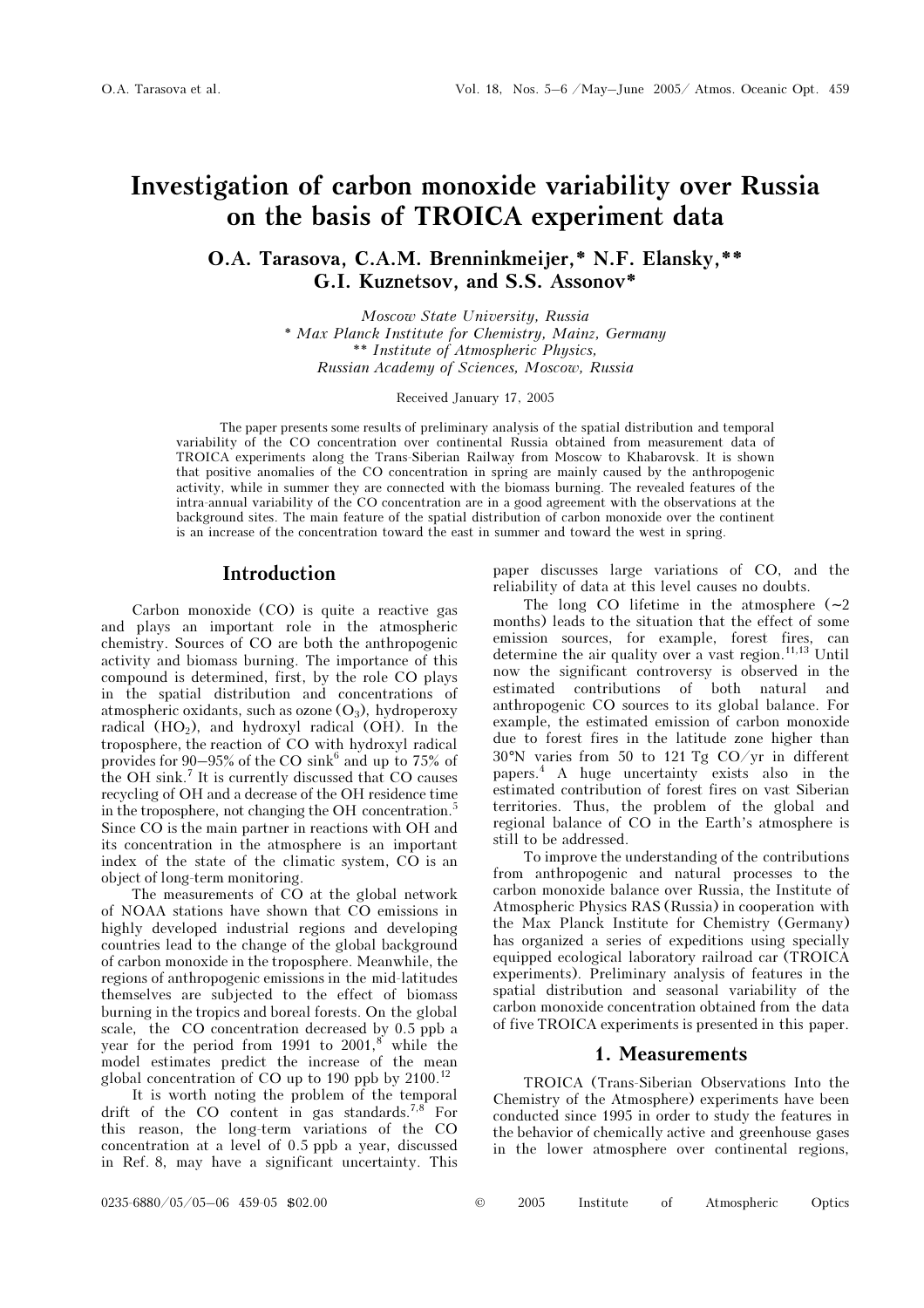where there are almost no atmospheric monitoring stations and where natural and anthropogenic sources of such gases are concentrated. The experiments are conducted using specially equipped laboratory railroad car, moving as a part of a passenger train along the Trans-Siberian Railway. The detailed description of the objectives and tasks of the experiments, participants, and the instrumentation used can be found in Refs. 2,

9, and 14. For the on-line measurements of the CO concentration in these experiments, a TE48S gas analyzer manufactured by Thermo Environmental Instruments Inc. (USA) was employed. Certified calibration mixtures were used, the zero level was controlled with the use of a SOFNOCAT catalyst (Molecular Products; UK), which efficiently destroys CO. This excludes the appearance of artifacts in the measured CO signals.

The influence of various processes on the variability of the gas composition of the atmospheric surface layer was studied during some expeditions,  $1,3$ and the effect of the train itself on the measured gas composition was investigated in Ref. 10.

For the period since 1995 through 2004, eight Russian–German TROICA experiments have been conducted. The routes and the periods of the experiments are summarized below in the Table. In this paper, we use the measurements obtained in TROICA experiments 2, 3, 5, 7, and 8.

Routes and periods of TROICA experiments

| Experiment | Period                          | Route                  |
|------------|---------------------------------|------------------------|
| TROICA-1   | Nov 17-24, 1995                 | N. Novgorod-Khabarovsk |
|            | Nov 26-Dec 2, 1995              | Khabarovsk-Moscow      |
| TROICA-2   | Jul 26–Aug 2, 1996 N. Novgorod– |                        |
|            | Aug 6–13, 1996                  | Vladivostok            |
|            |                                 | Vladivostok-Moscow     |
| TROICA-3   | Apr 1-7, 1997                   | N. Novgorod-Khabarovsk |
|            | Apr 8-14, 1997                  | Khabarovsk-Moscow      |
| TROICA-4   | Feb 17-26, 1998                 | N. Novgorod-Khabarovsk |
|            | Mar 1-7, 1998                   | Khabarovsk-N. Novgorod |
| TROICA-5   | Jun 26–Jul 2, 1999              | N. Novgorod-Khabarovsk |
|            | Jul 3–7, 1999                   | Khabarovsk–Novosibirsk |
|            | Jul 11–13, 1999                 | Novosibirsk-Moscow     |
| TROICA-6   | Apr 6-9, 2000                   | Murmansk-Kislovodsk    |
|            | May 23-27, 2000                 | Kislovodsk–Murmansk    |
|            | Jun 23-25, 2000                 | Murmansk-Moscow        |
| TROICA-7   | Jun 27-Jul 3, 2001              | Moscow-Khabarovsk      |
|            | Jul 4–10, 2001                  | Khabarovsk—Moscow      |
| TROICA-8   | Mar 19-25, 2004                 | Moscow-Khabarovsk      |
|            | Mar 26-Apr 1, 2004              | Khabarovsk-Moscow      |

To study the influence of geophysical conditions and the level of anthropogenic load on the spatial distribution and temporal variations of CO, the whole route of the expedition was divided into four zones with different geographic and meteorological conditions and the level of anthropogenic load:

1) Moscow – Ekaterinburg (East European Plain). It is a region with the high density of anthropogenic pollution sources and subjected to the effect of the transborder transport of pollutants.

2) Ekaterinburg – Novosibirsk (West Siberian Plain). It is a vast plain mostly with forests and wetlands. The role of anthropogenic sources in the pollutant balance is much lower.

3) Novosibirsk – Irkutsk (southern part of the Central Siberian Plateau). It is a large industrial region. In the cold season, it is under the dominant effect of the vast Siberian High, and therefore some pollutants are accumulated in the surface atmospheric layer, because of the practically permanent temperature inversion.

4) Irkutsk – Khabarovsk (Trans-Baikal region, mountains and foothills). Here the railroad passes mostly in mountain valleys, whose pollution level is determined by the presence and intensity of anthropogenic sources, in particular, forest fires and air inflows from China and Japan.

### 2. Results

## 2.1. Distribution of the CO concentration in different regions

Figure 1 shows the distribution of the  $CO$ concentration observed in the different expeditions. Since the measurements in the different expeditions were conducted at different time, but mostly in the spring–summer period, the effect of the forest and peat fires during summer months (experiments 2, 5, and 7) and powerful anthropogenic sources in spring (experiments  $3$  and  $8$ ) is most pronounced in the  $CO$ distribution. It should be noted that the strongest effect of forest fires has been observed in the Trans-Baikal region (zone 4), while peat fires are most pronounced in Moscow region, and powerful anthropogenic sources are present in all zones mostly being associated with big cities and industrial zones. A feature of anthropogenic sources is their unchanged location during all the experiments, while the forest and peat fires are observed at different places of the same region and depend, to a high degree, on weather conditions. Comparing, for example, the summers of 1999 (TROICA-5) and 2001 (TROICA-7), we can see that the former was drier and warmer and was accompanied by the larger number of forest fires as compared to the latter.

In the region of a forest fire, the maximum measured concentrations achieved 3500 ppb in all the experiments. In the most cases, the peak concentrations coincide spatially with urban (populated) regions, and therefore it is quite difficult to separate the contributions of the natural burning and the anthropogenic activity in such regions. The maximum concentrations measured in big cities in the absence of natural burning are also close to 3000 ppb.

The largest number of local peaks of the anthropogenic CO concentration is observed in the Western and Eastern Siberia (zones 2 and 3). The highest concentrations for all the observation periods took place in the region of peat fires near Moscow in summer of 1999 (up to 7 400 ppb), which demonstrates the particular role of low-temperature burning (peat fires), whose efficiency in production of CO is much higher than that of the high-temperature burning.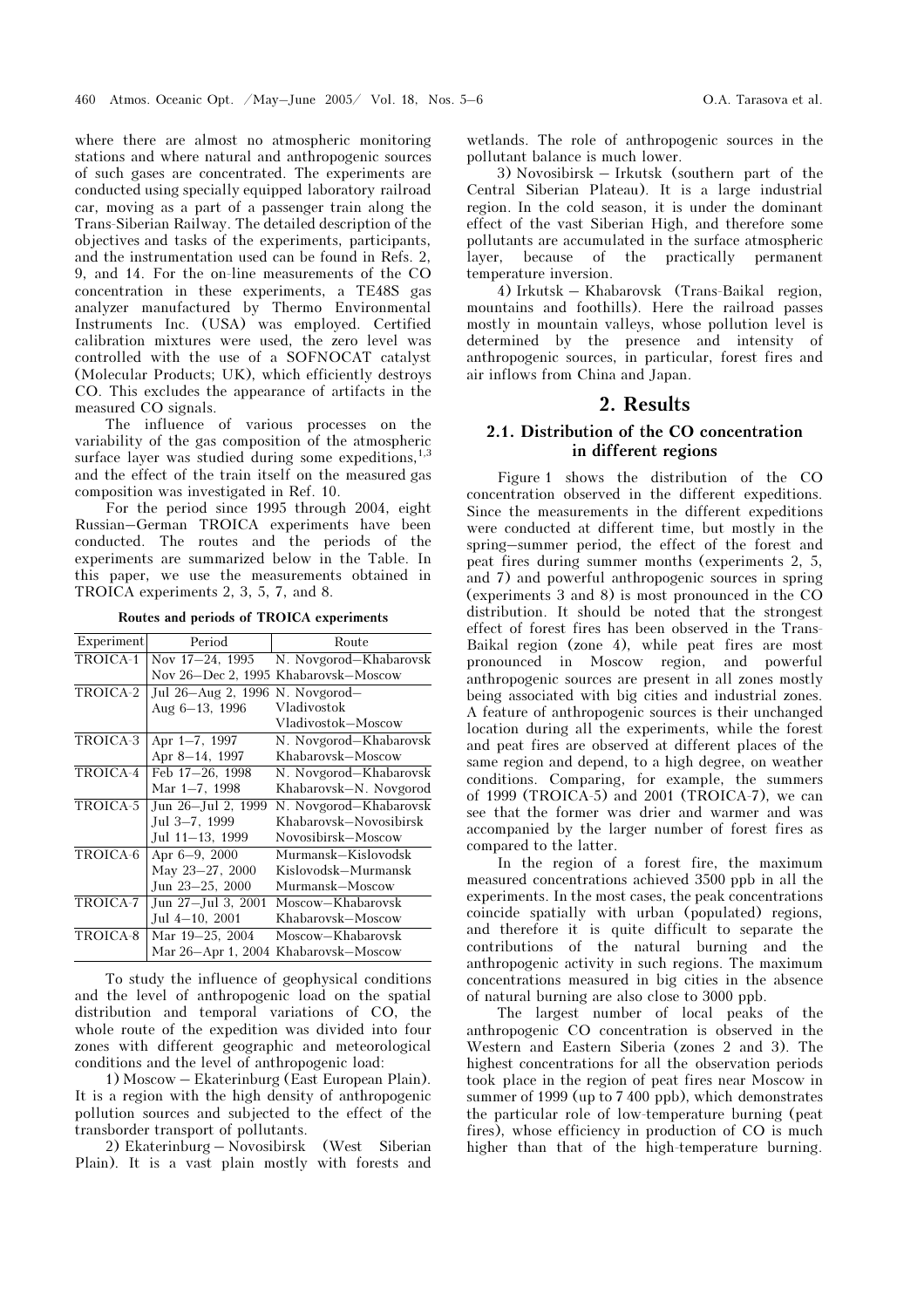

Fig. 1. Spatial distribution of carbon monoxide concentration in TROICA experiments along the Trans-Siberian Railway. The experiment number is indicated on the right.

A distinct feature of "natural episodes" is their extent. In particular, in the regions subject to the effect of forest fires, the extent of the zones of enhanced CO concentration can achieve 1 000 km, while the increased concentration associated with the human activity extends from 5 (in the case of weak sources) to 100 km (plumes of big cities with the wind directed along the railroad). The spatial structure of the CO distribution can be most easily interpreted in the spring, when the uniform background distribution is overlapped by narrow spatial peaks of anthropogenic origin. Such a structure of the CO field is confirmed by the high (up to  $0.9$ ) correlation coefficients of  $CO$ with nitrogen oxides for some zones, for example, in TROICA-8 experiment.

### 2.2. Distribution of CO concentration levels (percentals)

To study the variability features of the CO concentration in each geographic zone, the distribution of occurrence of different concentrations (percentals) was drawn for each zone (Fig. 2).

As can be seen from Fig. 2, almost no low CO concentrations were observed in the TROICA-3 and TROICA-8 experiments. The number of cases with the measured concentrations below 150 ppb is respectively 0.5 and 5% for the European part of Russia, 0 and 4% for Western Siberia, less than 0.5%

for Eastern Siberia in both of the experiments, and less than 4% for the Far East. At the same time, for the summer TROICA-7 experiment, the number of cases with low values amounts to 80–90, 90–95, 75– 80, and about 70% for the corresponding zones.

In the European part of Russia, the number of cases with high concentrations (higher than 500 ppb) does not exceed 4% for all the experiments, except for the outward voyage of TROICA-3 (about  $7\%$ ). The large number of cases with high concentration values in this experiment may be connected with the use of a diesel generator for 480 km of the trip; these data are not excluded from the further consideration.

In Western Siberia, the number of high CO concentration values does not exceed 3% for all the experiments. In Eastern Siberia, the number of high values does not exceed 4% for all the experiments, except for the homeward voyage of TROICA-3 (about 11%). In the Eastern Siberia, the CO concentration increases along with the concentration of nitrogen oxides for almost 650 km. The cause for this growth is still unclear.

A systematic bias toward increased values was observed in the same TROICA-3 experiment in the Far East. The cause of this bias is also unclear yet. Since in the homeward voyage of the TROICA-3 experiment the laboratory railroad car was at the trail end of the train, the increased CO values may be connected with the coal heating of the train in this part of the route.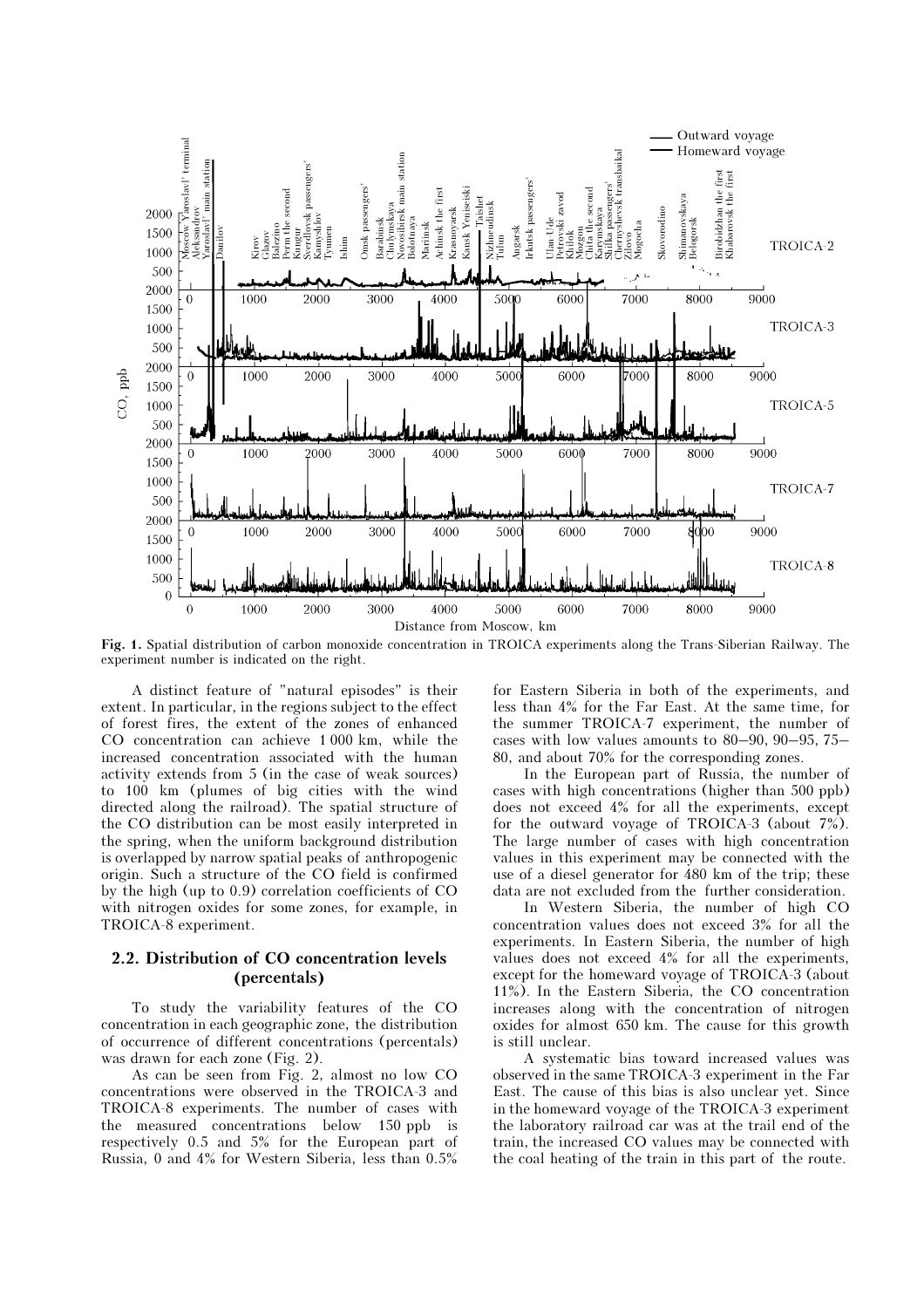

Fig. 2. Distribution of the CO concentration levels for different zones: European territory of Russia and Ural  $(a)$ ; Western Siberia (b); Eastern Siberia (c); Trans-Baikal region and Far East (c); outward voyage to the east (fw) and homeward voyage to the west (ba).

It is interesting to note that though TROICA-5 and TROICA-7 were conducted in the same season (with a two-year difference), the values in the former are biased systematically toward higher values in Western Siberia and, to a smaller degree, in other regions. This is likely connected with the interannual features determined by a number of factors, which call for further analysis.

#### 2.3. Annual variations of CO concentration

As a representative (characteristic) concentration for each zone and each experiment, we took the concentrations corresponding to the maximum of the distribution function under the corresponding conditions. Figure 3 depicts the characteristic CO concentrations, which allow estimating both the annual variations for the warm season and the spatial gradients of the concentration between the zones.

In the TROICA experiments, the minimum characteristic CO concentrations have been observed in summer expeditions (June–July). Their values vary from 90–120 to 120–140 ppb in different zones for different experiments. This scatter is explained by the difference in the observation conditions and short time of the observations. The highest concentrations in this period are observed in the Far East, which is connected with a significant influence of forest fires in



Fig. 3. Distribution of characteristic CO concentrations in different experiments in the selected spatial zones.